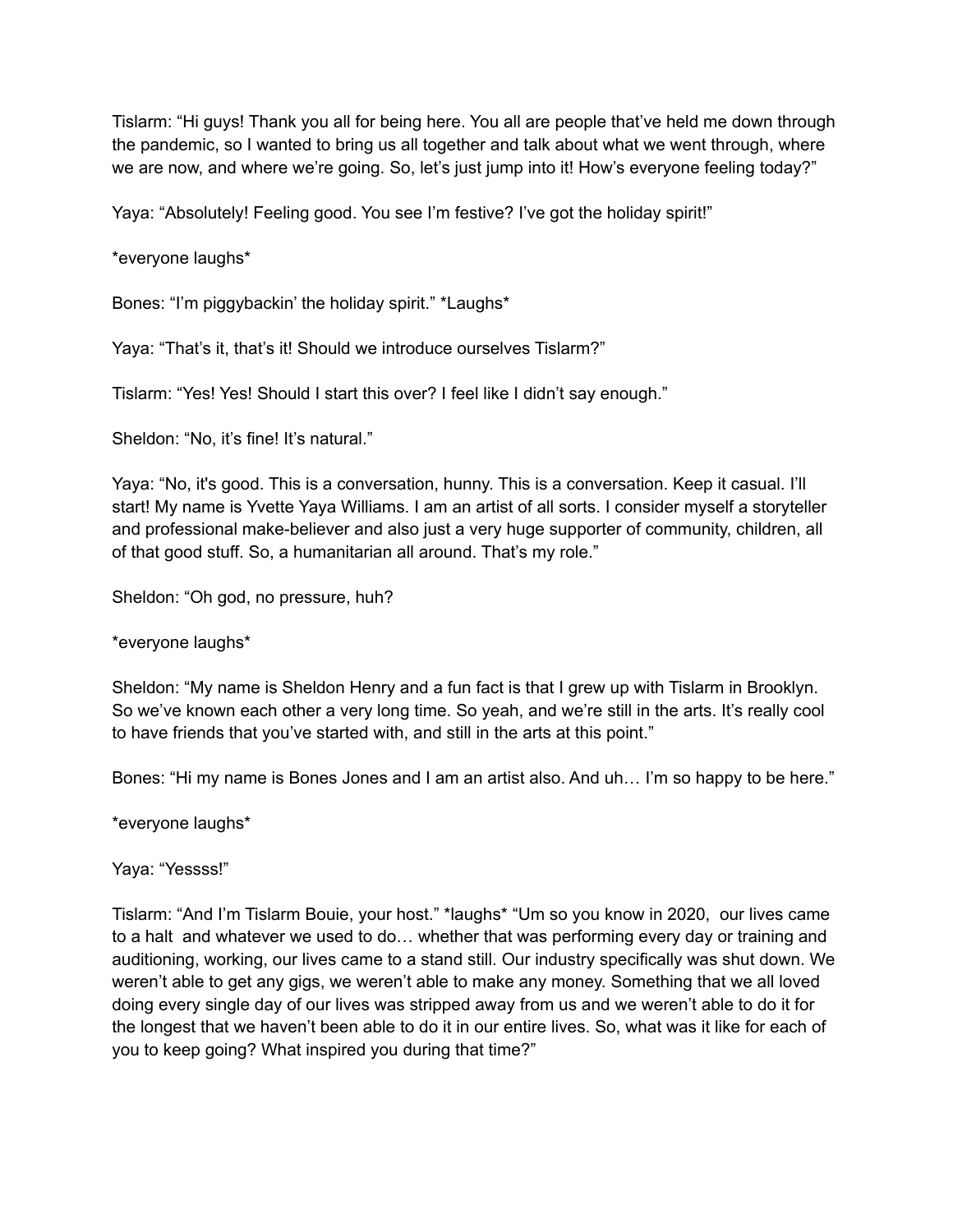Sheldon: "Um, so I guess we should break it down a little first. So at first, for me, it was kinda like, 'oh I get a break'. Because I thought it was like… a month. Even two, you know? And especially being in a show right now on Broadway it's like, I get four days off a month. You know? So, at that point of the pandemic, especially because I was opening a new show at that point, I was a bit burnt out. So when they said, 'you got like two weeks off' I was like, 'Ah! This is a nice break.' I'll start there and let somebody else come in and we'll keep snowballing on that. But, that's the way I started."

Tislarm: "Just keep going!"

Sheldon: "Oh okay well, um… as it kept going, I realized I needed to be on some kind of schedule. So, throughout the pandemic what I did was I joined an online Zoom workout class to keep myself going. But I also made time to reset and not feel like I had to do something. Which was the first two, three months, I felt like I *had* to do something. And then I was like, 'no Sheldon, take a beat because you were literally like scraping your eyeballs out before the pandemic.' I also, you know, never really pursued a lot of television before. So, I took that time to do it! And I mean it actually like worked out, it is working out and stuff like that. So, it was like it opened up new interests for me, I should say. And also made me, um… appreciate days off, appreciate moments with friends and family, and not just make it all about the business, you know? It was like, 'oh, somebody has a birthday party, I'm gonna make sure I get to that birthday party." Because, who knows? I would say in a nutshell it taught me to like cherish moments more instead of just like brushing over, moving on to the next thing."

Tislarm: "Cherish life."

Sheldon: "Yeah. So, I'm gonna start there."

Yaya: "Mmm."

Bones: \*sings\* "Cherish the day!"

\*everyone laughs\*

Yaya: "Come on, Sade!"

\*everyone laughs\*

Yaya: "Um, I can go next. So for me, I'm kinda like, you know, like all artists I'm a busy bee. I like to go at least, you know, if I'm not involved in something artistic I still like to be involved in whatever it is– that's me. When the pandemic first started, I sort of internalized... my intuition was telling me that this was something that was gonna be here for a little while. I knew that, just internally. So, I made the decision to go back home to Ohio. My parents have a small horse farm there and I felt like if I was gonna be bunkered down, you know, I wanted to be somewhere close to my family and friends. And one thing that I definitely learned is that subconsciously, and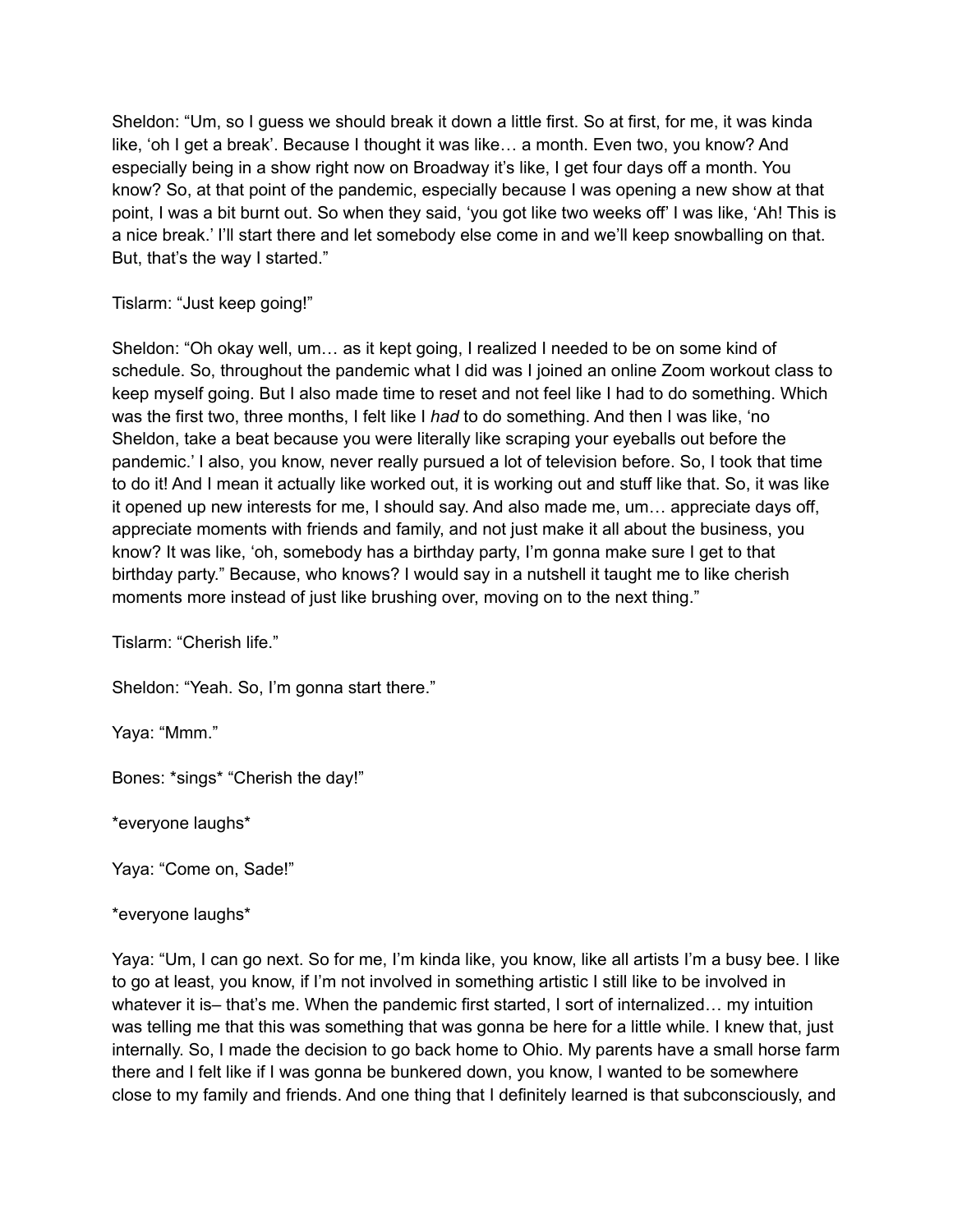I know I'm not alone, that I carry a lot of anxious energy. Because, you know, it's kinda like the fuel for that butterfly effect that keeps me going, that keeps me active. But when you go from having a routine which is being able to get dressed and warm up and go on the train and have, you know, that walk or whatever you have to do to get in your mindset and get in the zone, to just having an email that says the self-tape is due at this time. That anxiety starts to kick in. I mean, personally for me. Because essentially you go from living in the moment and feeling like, okay, I'm preparing for this thing. I'm in the room– Boom! I did that twice, if I messed up, if they didn't like it, it's fine, I'll leave it in the room. To being able to go at it six, seven, ten, as many times you want. And also, having that thought in the back of your head of like, 'okay I know this is due Friday. Imma do it.' And then Tuesday comes. And then it's Wednesday, and then it's Thursday night at midnight and I'm like, 'I gotta do this! It's due on Friday!' So I really had to, you know, we talk about routines and what changed– that energy doesn't go away. I love that energy and I had to learn to accept it and learn that it is what makes me who I am. But, I also had to learn to, you know, cultivate it in a different way. Being in Ohio where things are slower, gave me that sort of, you know… shift that I needed. You know? And also giving myself time to, okay if you're not going to be walking to the train to go to this audition, go for a run every day. Take some time to walk up and down the driveway. Do what you have to do. Because your circumstance and your space don't have to be, you know, reliant on each other. You know what I mean? So you get to create however you wanna feel or however you're going to choose to react to the space that you're in. So, being in a quieter space, more open space, I was more open to exploring those parts of myself and also paying attention to them. And learning how to deal with them in a different way."

Tislarm: "And your family too. You wanted to spend time with them"

Yaya: "Oh yeah, absolutely! Being around my family… I mean, for me, I've always been a big family person. I go home every second I get. This is the first time though that I actually understood, and I love ya'll and god bless ya'll names, but I understood why people sometimes say, 'okay, I'm just gonna give my family four days and then go back to what I got to do.' Because it is a lot! Trying to balance, you know, as an artist we have to get into this mindset that you can't allow people to confuse your free time for availability. Just because it doesn't look like I'm doing something... in my head I'm working. You know, I'm planning."

# Sheldon: "Strategy!"

Yaya: "In my head I got a lot going on. And so you know, being back home, you know, obviously I was collecting unemployment, I was doing that whole gig with the rest of us. But there was this concept that I had free time. I was available to go babysit my little cousins, or go do this with my mom, or go to Walmart, go to Sam's Club. And I had to get in the habit of saying no. But also, like you said Sheldon, like saying yes when it's necessary. And turning my yes' into yes' and my no's into no's. You know? And knowing the difference between both and not having that guilt or that anxiety. But also, learning that love and community and family, those are not nouns. Those are action words. And so you have to… just because I'm not taking the time to see you doesn't mean I can't call you. Doesn't mean I can't send a text. Doesn't mean I can't, you know… I don't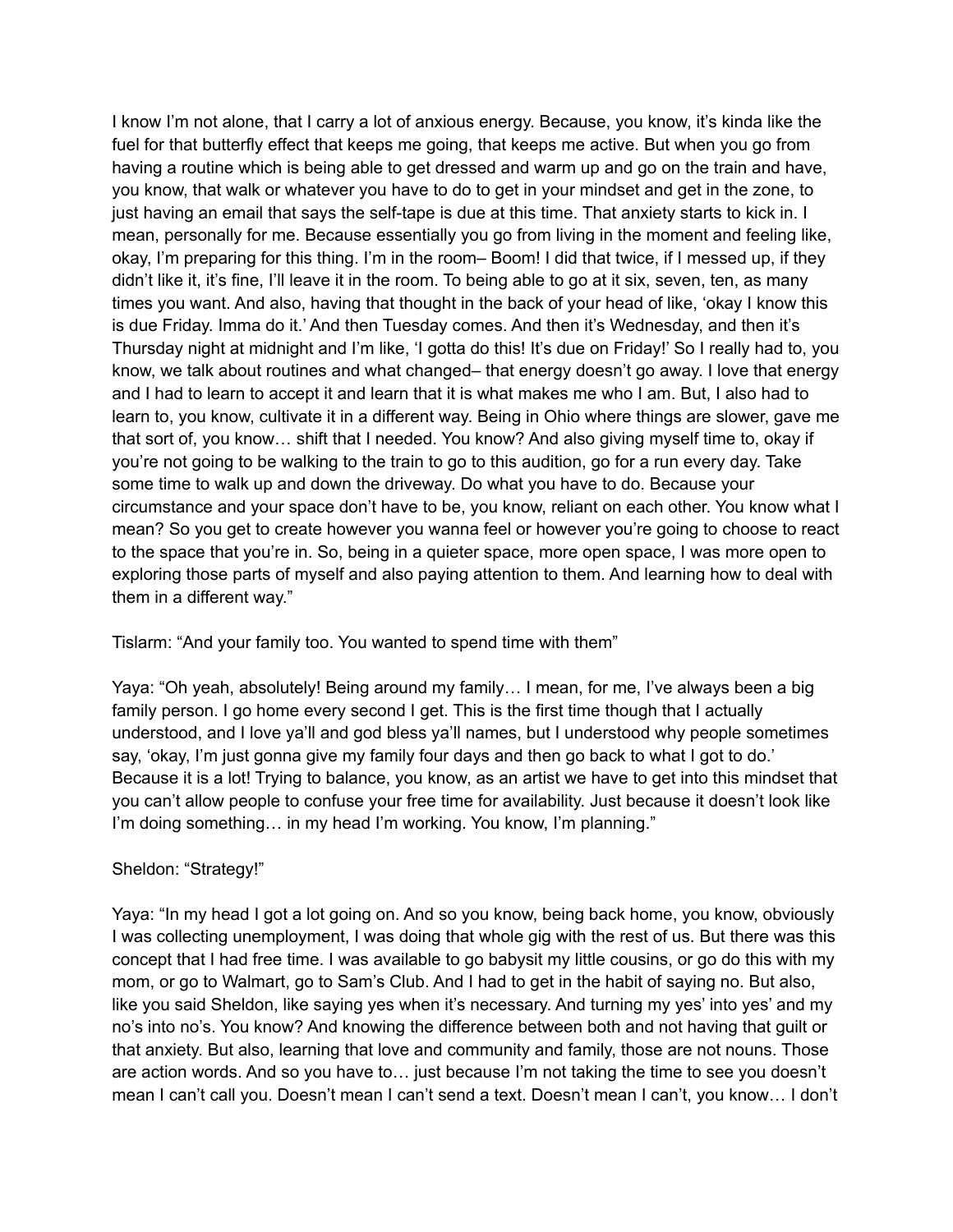wanna reply to this five page message right now but I can say, 'I hear you, I see you and I love you. And I'll talk to you soon.' You know? So, having my family around definitely taught me that. Because your family, you know, when you're surrounded by so much love, you kind of learn how to really handle that love in a different way. You can set boundaries and still be kind. You can show up, but also still make time for yourself."

Tislarm: "Bones, this next question is for you."

Bones: "Wonderful. Because I feel like the last question was taken up by all my thoughts."

## \*everyone laughs\*

Tislarm: How are you different now than you were in 2020? Whatever that means to you. What choices do you make that are different? Any new hobbies that you've picked up? Anything you've been through that has changed…

Bones: "Um, I would say… Not me tucking my hair behind my ears"

## \*everyone laughs\*

Bones: "I would say that… you know, I don't know I feel like there was a lot of work for me happening like... I was kinda in transition from... well, my transition from Europe to LA and then to New York was like a big time period in my life. So I felt like I was in quarantine, post-quarantine… I was still figuring out a lot of stuff in my life, like what I wanted to do, how I wanted my career to push forward, how I wanted my personal traits to push forward, what things I needed to work on, etc. So, when moving to New York and kinda being back in this fast-paced life that is very different from Europe and LA where you're like, you can go have a coffee for three hours and it's okay, go hiking for three hours and it's okay. In New York if you're doing something for three hours that's not work then you feel like it's not okay. So getting back into that space was kinda interesting. But also I knew how I wanted to enter back into New York, as far as like, carrying those same sort of mentalities with me. The same practices that I was using with me, here. So, going into 2020 I had started a new dance job that I really didn't wanna start but, you know, we do these things for the money. So I had sorta made myself stick to fashion at the moment and just say like, 'okay I am going to New York and I'm only doing fashion'. Because it's really easy to step outside of what you're gonna say and then start doing all these other things and feeling disconnected. And feeling so plugged into other people's projects and visions that you lose connection of your own… that whole nine yards. So I said yes to this job because I needed some money to like, make some things push forward. And, it wasn't that much of a long-term commitment, so I felt like I could make it work and then be out. But as soon as that was over, like two or three days after that finished… then you know— COVID. Quarantine and all these things start. Just like Yaya said, I did feel like this was gonna be something that stuck around for a second. And that's only because, not like things that were happening outside in the world but things that I was feeling. And also like if you are any sort of connected or any type of in tune with the world and also being able to read the world, read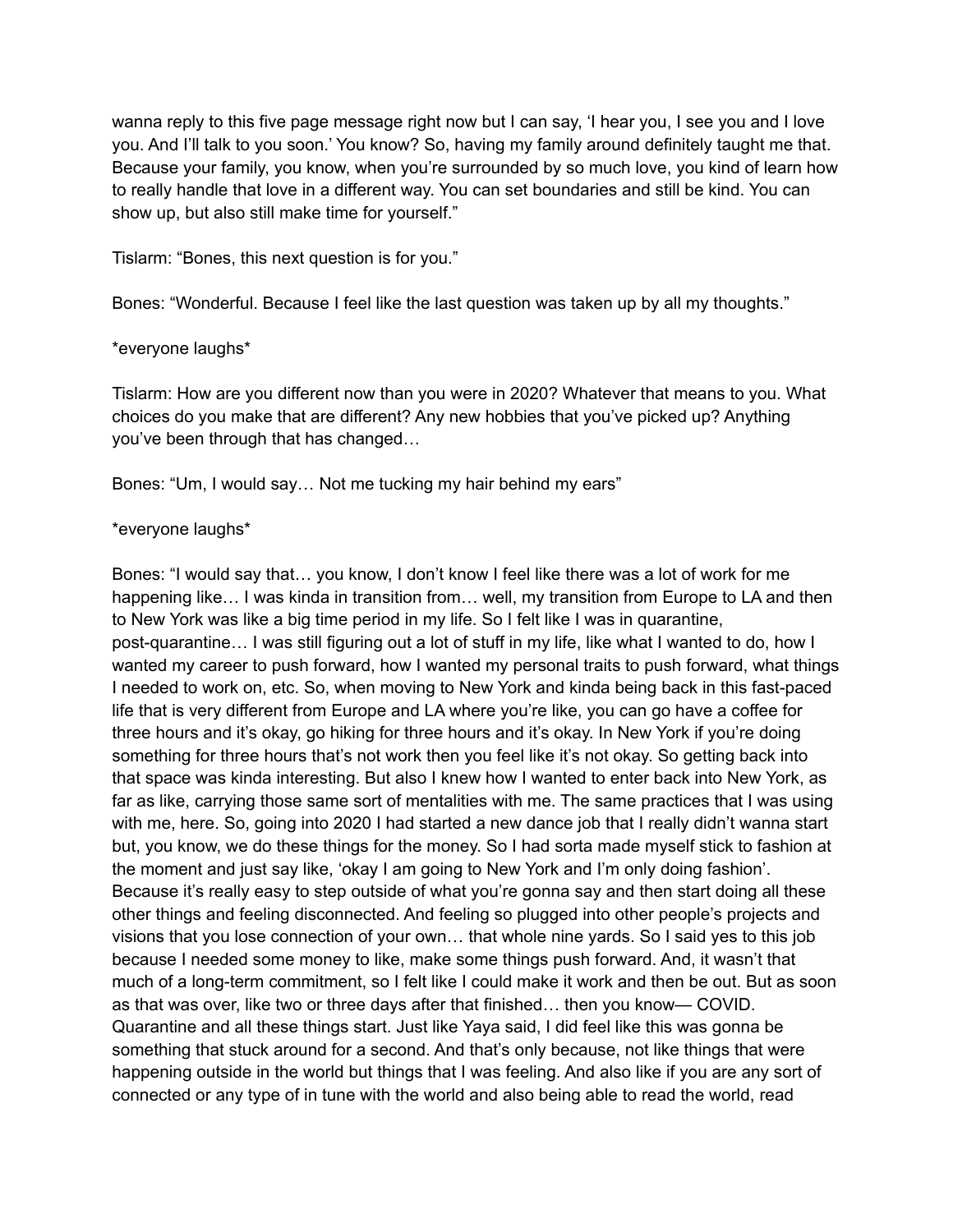situations and read circumstances and read body language and read how people are speaking on camera through television. You know, how like all these things… you're not really privy to the possibilities of the things that may be, the things that may… the reality switches that may happen. And so I kind of felt, in my body, I could feel that, you know, the world was changing. It wasn't just like a, 'here comes a new flu'. It was like, 'No!' Here is a stamp on history. And with this stamp comes like, all the approval. And so with that approval, means us as the people, and us as the people before anything that the government does or… now we getting real conspiracies. \*laughs\* Anything that happens before… no, but, for real though. Anything that happens in the government realm or in like, higher power realm, we have to approve it as the people because we are the ones who carry out those plans or those messages or whatever it is. It's just like social media. If someone says, 'hey, here's Facebook'. We have to go and say, 'okay, Facebook is poppin'.' If they say, 'now here's Instagram'. We have to go and say, 'now, Instagram is poppin'.' You know? Like those are our jobs, and we give those things power. And so I can feel that, you know, repetition is power, repetition is key and will always win. And so these things are said over and over again. And so it's just waiting for the stamp of approval from us. So I was like, 'we're in here for the long run'. So I did start to set some things up in my mind, just as far as like how I wanted to see… I didn't want to move back because I just got here and I knew that there was a plan that I wanted to carry out. Um… and thank you UniGod, things just started to, you know, you vocalize it and it just starts to fall into place. Things start to show up in your life in the way you need them to. And so things started to show up for me. I'm very thankful because I put… we've put time into our crafts and things like that. And so to see any sort of benefit is amazing, especially during a time like this period where nothing is moving in the world. Um…"

Tislarm: "What's something that you've been working towards? That's kind of happening now?"

Bones: "Fashion. Fashion is happening. You know, I am building a brand and it's going well."

Tislarm: "What's the name of it?"

Bones: "The brand is called House of Bones. I'm getting there, Tislarm! Let me get it out! \*laughs\* The brand is called House of Bones and what you're trying to get me to say is that, this year I made it a thing that, you know like I said, I wanted to push forward. And I've made very conscious decisions to only have one thing in mind and so, Project Runway introduced itself in my life. I entertained the idea and then said, you know, yes to the idea and now like it's become this thing that's been very beneficial for me. I'm very grateful because, again, like a lot of stuff wasn't moving throughout these times so, that's one big thing that's really different for me. That was a long answer, but… um, really different for me. And… but also in the same head space of, 'there's a bunch of shit to do– a bunch of *things* to do, sorry, I know this is being transcribed– my bad."

Yaya: "No! Because you changed because the word changed, is what you were saying."

Bones: "Yeah! Yeah! We have to."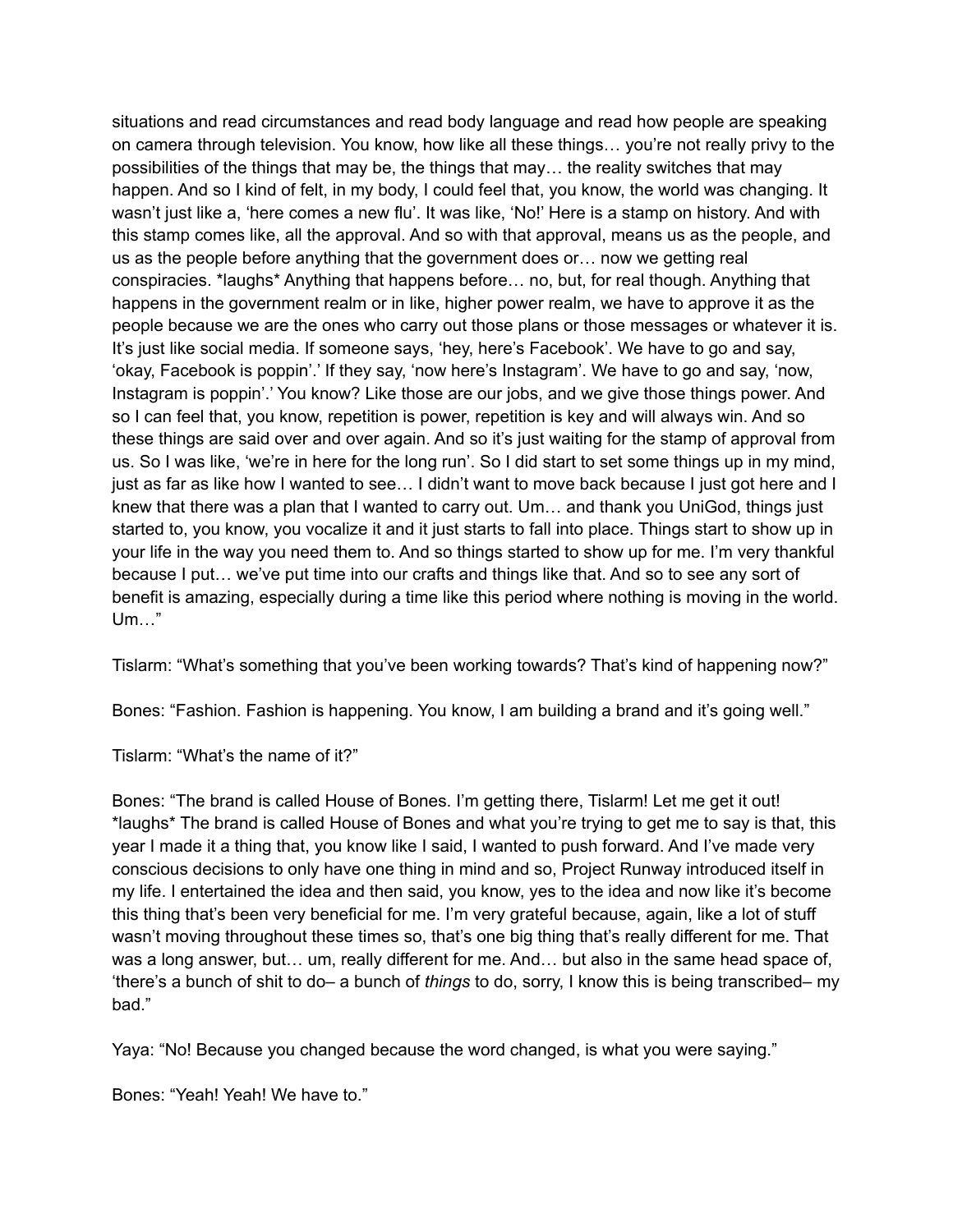Yaya: "We all changed! It's a wave, you know what I mean?"

Bones: "We have to!'

Yaya: "To try and say how you changed in specific ways is so hard because I don't even feel like I am the same person. My whole life– this is a new person here."

Bones: "Yeah same. What's the saying? Move with the times or get left behind, and it was like, I'm not about to be left behind. You know, we saw our parents get left behind with internet and technology and like that can't be—"

Yaya: "Ooh! I got left behind with internet and technology, chile. I'm still trying to catch up."

Bones: "Yeah."

Sheldon: "What other questions you got?"

Tislarm: "I know for– I'm just gonna share mine. I know for me, one of the biggest things, that I got from 2020, that I'm taking with me now is not living in fear. I remember one time I had a friend and she's like, "Come on Tizzy, let's book a vacation and let's go here!" And I was like, "no! I'm not taking a vacation until I'm 30, I don't deserve it." You know, and all that. And now I look back on that and I'm like how dare I say that, I didn't deserve to take a vacation because I feel like I didn't do what I needed to do or was scared of missing out on something. You know? And if I've learned anything through COVID it's that I'm taken care of. And I have been taken care of my whole life. But it took me to sit down, when nothing else was happening, and just to kind of see like all these people, all these connections I've made, prior to me being locked down, for people to reach out and want to work with me. When everything's at a stand-still. And I feel like I've been blessed in that way and I just have no reason to live in fear. And, that's a big thing for me. So now I'm leaving New York for a bit. I'm not going there let's say… for a reason. Well I am! It's nothing written in concrete. I'm just kinda following my heart and my intuition and leading with that which is something that the old Tislarm in 2019, in the beginning of 2020, would have never done."

## Yaya: "Bravo!"

Tislarm: "So yeah. That's something… So one of the other questions I have, I don't know if there's any hobbies that anyone's picked up? I know Bones specifically, he was inspiring for me because he was always doing something. Every time I would go to his house. \*laughs\* And I remember for me, it was uh… I've always loved to choreograph but I feel like I never really had time to dive into that side of my art. And through COVID, I didn't have anything else to do. So I was just like okay, let me get started on this piece that I've wanted to do forever. And it turned out. It turned out amazing. And now, I'm realizing that I wanna dive into that now… sooner than expected. Just to piggyback off of— Bones has always been someone that like, everytime I go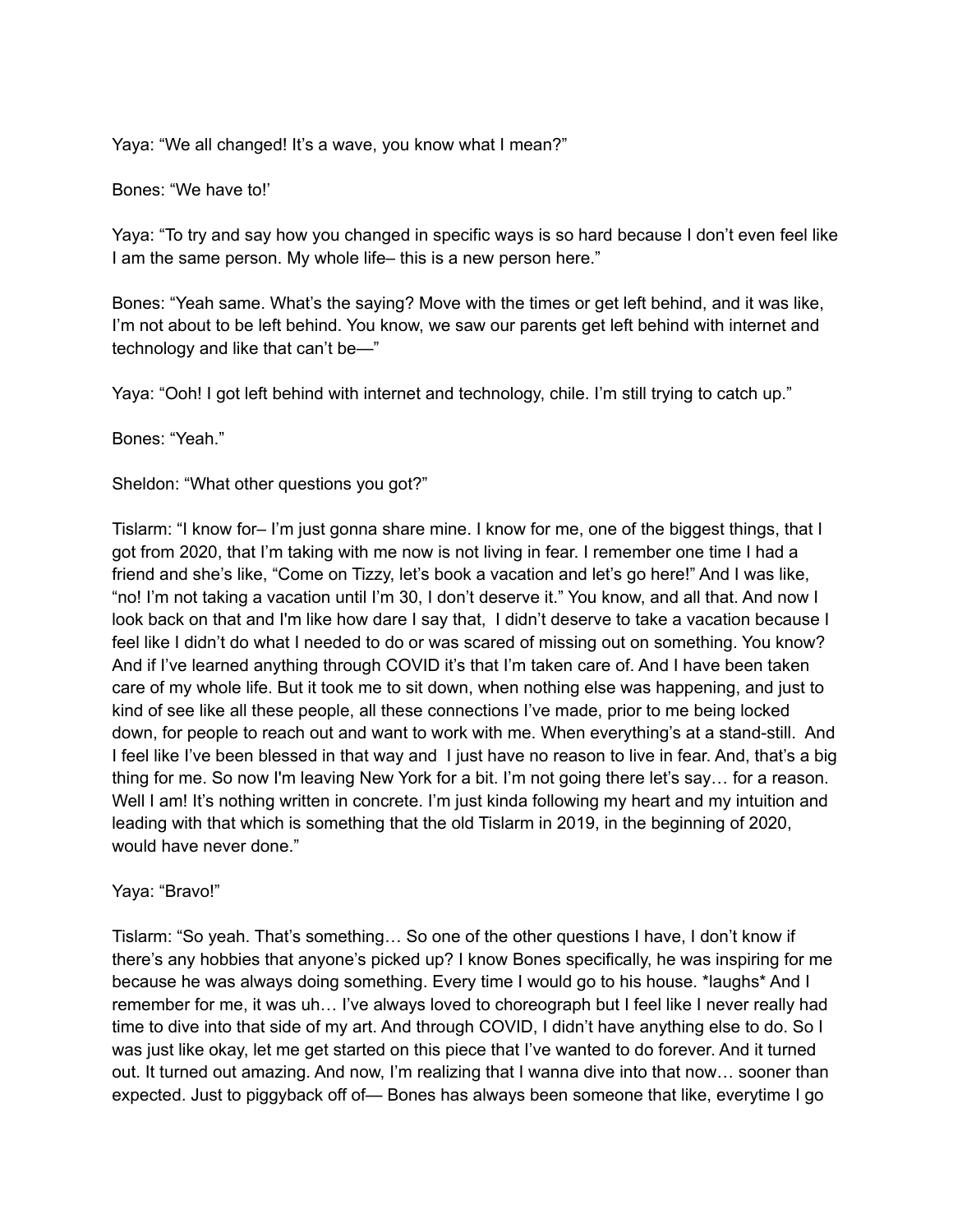to his house he's sewing or making something. And I remember this one time I didn't want to do one of my videos and it was like four in the morning and he's like sewing something and I'm like, 'boy– do the damn video! You're saying no for no reason just because you're being lazy and you're scared of Lord knows what!" You know, just to have the first step or to have the first rehearsal."

Sheldon: "You know it's like you also have to realize that going into a pandemic… as people who could not work at all. Right? Really. There's something called depression. \*laughs\* And, there were moments of that that we've never really experienced before. You're like, "I don't want to be bothered, but I wanna be bothered." So we have to realize that, we have to acknowledge that. We're dealing with like, people who were living their everyday lives! They were literally going on vacations, working from home, getting a check from doing what they went to school for, what they in *debt* for. And we're sitting at home we're like… uh… what?"

Tislarm: "Yeah, and they're watching TV. The arts which isn't supported enough sadly.

Sheldon: "Right! We have to also, you know, allow ourselves to step back and be like, 'I don't want to do anything this month.'

Yaya: "Absolutely! You deserve that. That's what you work for. And you have to re-charge. Because you have to be able to, as an artist, take in what is happening in the world and let that speak through your art. You know? And sometimes that takes stepping aside, you know, and being alone with your feelings, alone with your thoughts, being alone with—

Bones: "Being an artist is not being reactionary. It's really thought out. Like, it's not reactionary at all. And so I feel like that's the thing that I carried from, you know… moving from New York to going overseas and then to LA and then back it's like, yo there's a lot of things we just react to as people. Like constantly. And then that turns over into our art forms like… and yeah it's just a whole spiral from there. But yeah, it's not reactionary. We need that time to sit, recupe, recover and think about like… what is actually happening to my life?"

## Sheldon: "Yeah!"

Yaya: "And also I think I can say like, going back to Ohio, from a very small town, we talk about things like representation matters. But that representation of that mental part of your health also matters. It's not about, you know, these children being able to see you do what you love or seeing you living what you call your 'purpose'. It's about being able to have them see you do it joyfully. And to be able to see you do it productively. And to be able to see you managing it. You understand? You know, because when I go home I have a whole gang of cousins who want to be– who want to do what I do. They wanna– and so taking the time to make up dances with them and show them like, I actually have fun! I do this because I love it. Not because, because I'm not getting paid. Nobody's giving me… you know, we're not posting this. They got, you know, three followers on tik tok so nobody's seeing it. So, you know, I'm doing it because I love it. And because I love them. And I think that that's a part that we really have to promote especially, you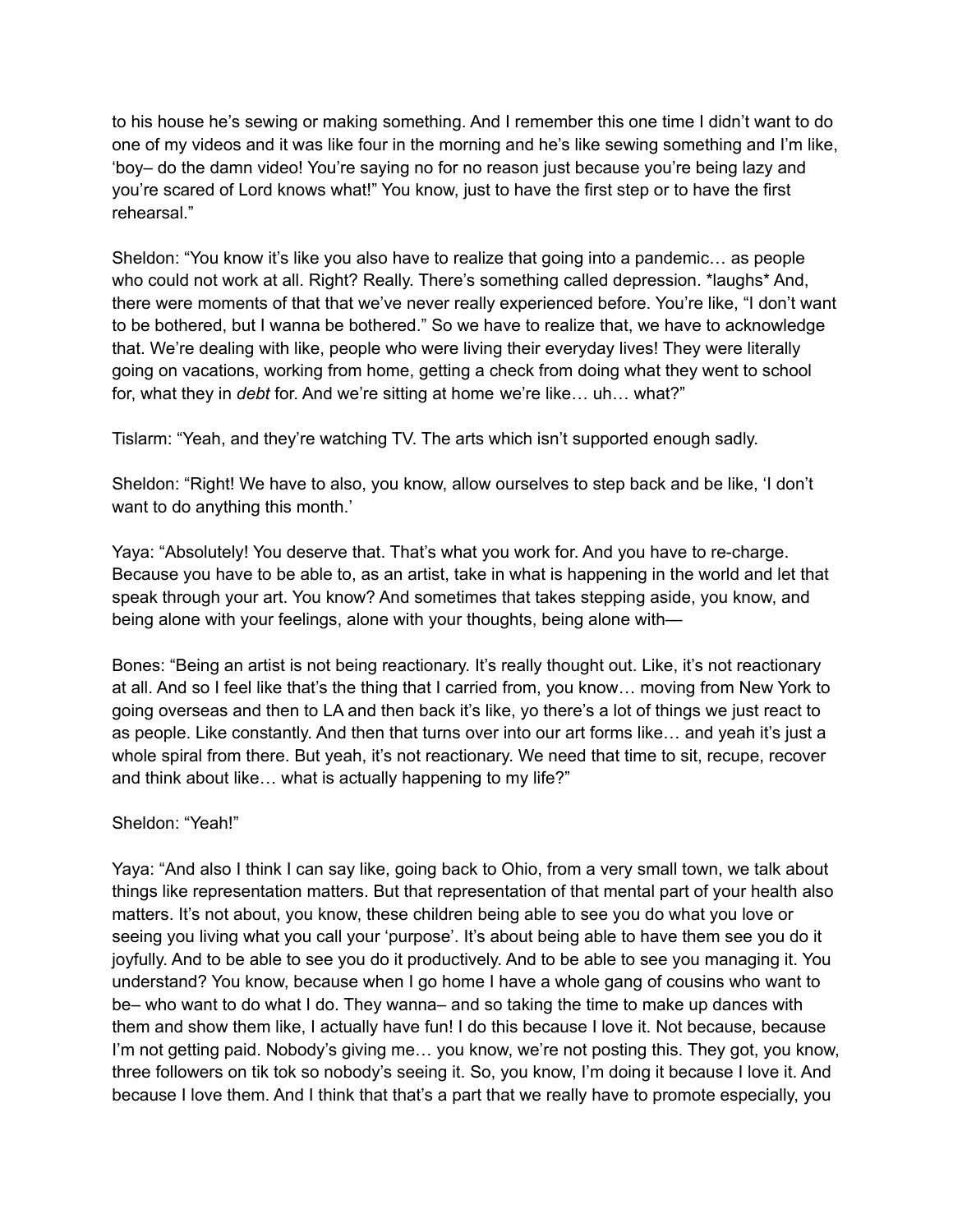know, like all of us being Black artists is that it's not enough to just wanna be able to reach that high and be able to have that freedom that wealth gives you. It's the freedom of the knowledge. And like, the actual self-care. And being able to do what you do, and find the joy in it and be happy in it. You know? Because there's a lot of people who look good doing what we do, but they're not happy."

Bones: "Mhmm."

Sheldon: "Well, we don't show that side right?"

Yaya: "Right."

Sheldon: "We don't show the struggle, per se, or the times where you're screaming at the wall in your house and no one's here."

Yaya: "Right."

Sheldon: "We're all acting!"

Yaya: "Right, and that's the thing though! That's a humanistic thing. Like we as artists get paid to explore the one thing that connects us all as humans. Because we're not gonna all speak the same language, we don't even have the same currency, we don't have the same background, a lot of us don't even have the same taste in music. But what we do share as humans is emotions. So to be an actor or a dancer or a singer or a visual artist or a painter, you're able to express human emotion in what you do and I think that that's like the God given gift that all of us share. You know? It's not so much as about– everybody feels pain, everybody feels depressed. But it's about being able to find that balance and discovering it in a way that you can convey it and share it with other people. You know?"

Bones: "And honestly like, I like a little bit of depression in my coffee. Like, I like a little bit because it's like you have to like… not that I wanna wallow or anything but like, you need– I want my body and my experience here to feel everything that it can in every way possible. And like, an experience, because otherwise then it's not—then I don't feel like I'm speaking my truth. You know like I can say how I feel when I'm happy but then there's a different– you know when somebody closes their eyes and is like, 'I'm trying!' Like that type of happiness I wanna be able to feel but like you don't feel those things unless you go through like all these other little bumps. Not sayin' I'm trying to be down and depressed forever like… but there's moments of like, yo you need to be like… I need to think about this."

Sheldon: "Well that's what drive the creation, right?"

Bones: "Yeah! I gotta think about this like everything can't be peachy, you know? Every five seconds."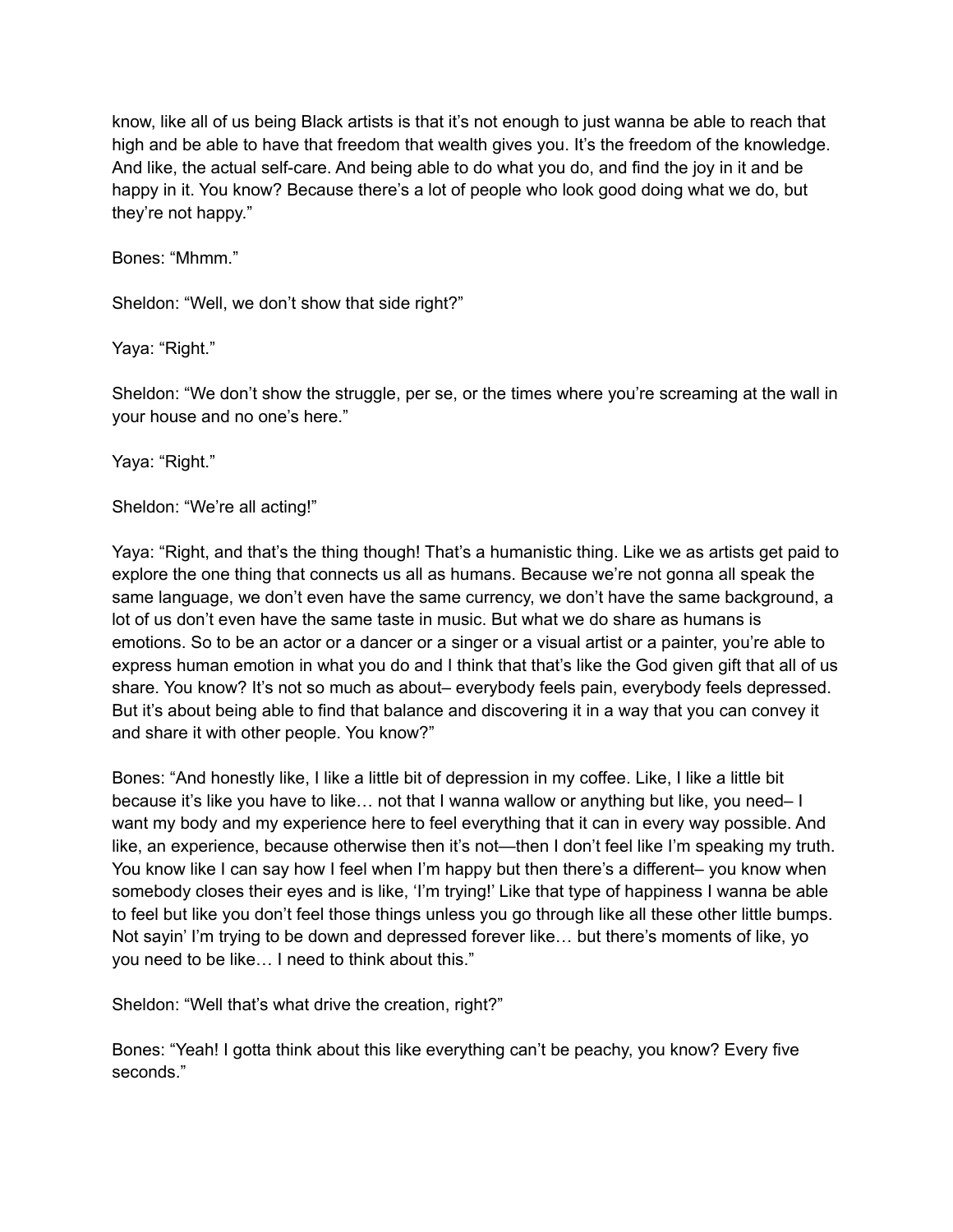Yaya: "Oh, I know a hobby though. Outside of my neighborhood in Brooklyn– because I was in between, I had my apartment the whole time I was living in Ohio. I didn't give any– I still had my apartment. So I would go back and forth. But they would go outside, and I know we've seen on the TV and everything the, you know, smashing the pans together and all that, at 6:00 every day–

Bones: "Right."

Yaya: "And I started doing it, and I would be, I kid you not, I would be tearin'-- I would be cryin'-- I would be like, in tears, doing it. I had so much joy! Because everybody was doing it. My mom's a nurse, my uncle is a nurse. You know, there's so many people in my life that are on that front line that it was like, finding a new expression of joy. Finding a new expression of sadness, of emotions, of whatever it is. And doing it. So that's why I mean community is an action word. Because you can walk past people but being out there all together, every day at the same time, smashing those damn pans… like, some days that was what I needed to get me through the day! And nobody can know that. You know what I mean? And that wasn't something I was going around and telling people, but it's just knowing, like you said, you've always been good. You're gonna be good! But just participate in life. Don't let your life live you– you've got to live your life. You know?"

Bones: "That's interesting– I totally forgot about that pot bangin' thing."

Sheldon: "I used to do it all the time!"

Yaya: "That was the best part of the pandemic!"

Bones: "You know– I was really– Can I bring up a point about that really fast? I was really excited about that at first, and I really enjoyed it at first, and then it started to piss me off. I'm gonna be honest."

Sheldon: "Oh my god, really?"

Bones: "Yes! It started to piss me off."

Yaya: "Spill the tea."

Bones: "It started to piss me off because, I'm like… we're all doing our jobs."

Yaya: "Right."

Bones: "To the best of our ability. And there's been things that us, as– and we're all Black here– there's been things that us, as Black people, and the Black people that came before us, have been slaving away, doing away, making away, producing away… you know like– and it just felt very… at a certain point it started to feel kinda off. Because at the same time we're going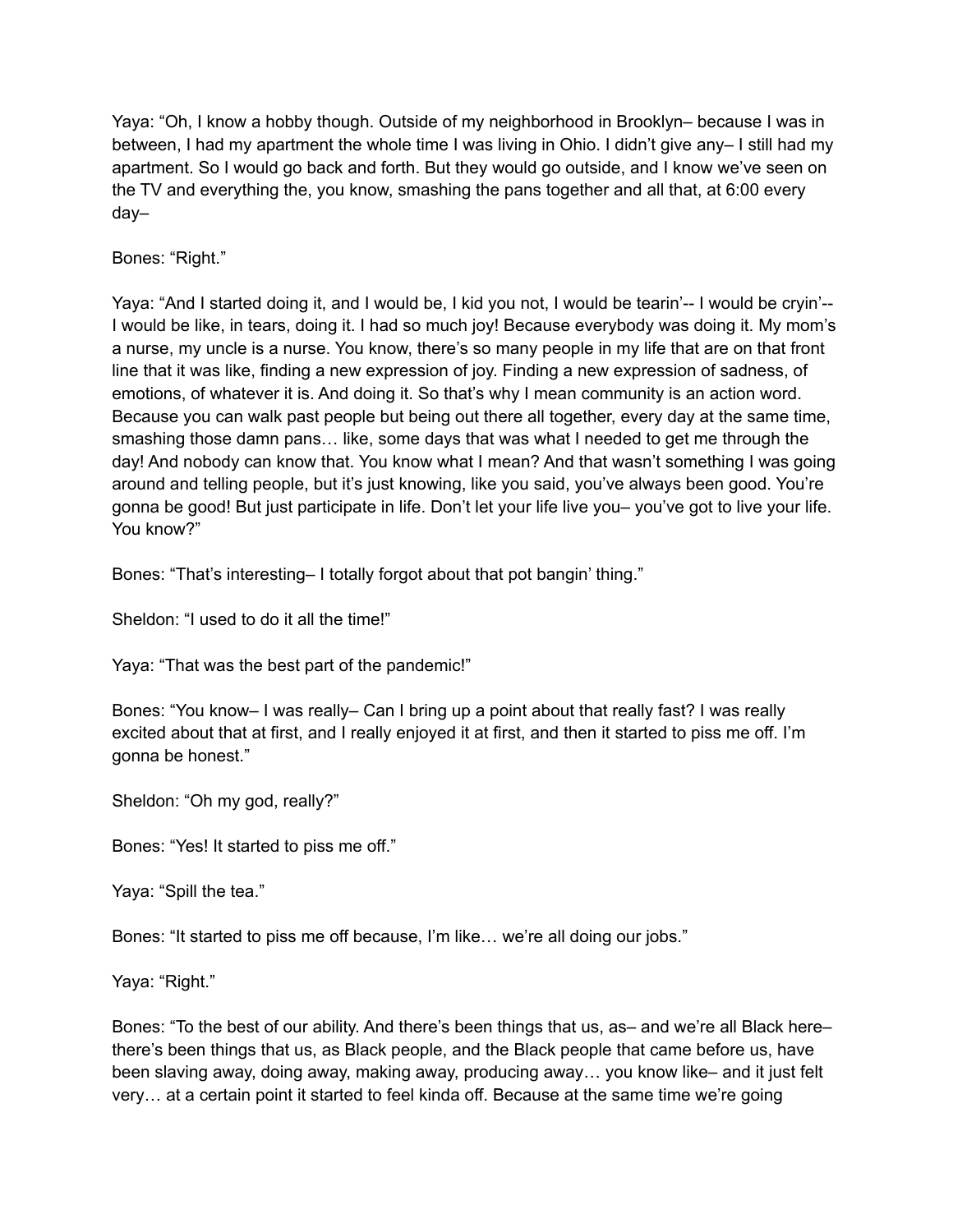through this, Black people are still being shot down and killed and we're out here participating in these frontline things. And while I'm very thankful… like, I started screaming "Black Lives"-- at 6:00, I started screaming, "Black Lives Matter".

Yaya: "Right."

Bones: "Because I was also in a very charged mode because I was, you know, at the protests and all those things."

Tislarm: "Because it was happening at the same time."

Bones: "Yes! It was at the same time. Because I'd be at the protest and you're, you know, walking down the protest and you're hearing the pans at 6:00 and you're like no, we're out here screaming for Black lives and you're still trying to shadow me with this white-infiltrated, gatekept job as an essential worker and as a doctor and as a– that's a very white kept position."

Yaya: "Right."

Bones: "And so it's like, again, I felt like, here I am just giving all the praise to the white man. While I'm thankful! And I agree with you with the community part and the comradery– that felt amazing. But it's like, can we all come together on that type of energy for everything? So it started to like, it started to like make my brain feel a little weird at a certain point."

Yaya: "And I get that, I get that heavy. Especially being in Ohio which is in a rural area. Because like I said we grew up on a farm, so it's mostly white people. But I think that you– and I think that we connect on this because we do believe in energy and spirits… if the energy is there, the direction it needs to go, the wind is gonna blow it. It's like if you're running in a marathon. You know? I can be at the New York marathon and I can be protesting for Black– when you walk past the marathon and you hear people cheering, and you join in on that, it does something to you. It's the same you can be in church and people are standing up and cheering and you like… I mean we over here cheering but the pastor drives a cadillac and motherfuckers out here– you know, whatever it is. Excuse my French. That being said, it's the– you have to just show up. Let your energy be present and however it manifests– that's you!"

Bones: "Which is why I said I just started shouting, 'Black Lives Matter'."

Yaya: "Absolutely! You know, every opportunity I get out there, and you know I'm out there, you know, smashing my pans, you know, every person that walks by I'm like, 'My mom is a nurse! My uncle is a nurse! We need more Black nurses! We need more Black doctors!' So that's my– you know, that's my opportunity to step up and say how I feel about what's going on. But also show my support. So, however it manifests for you, I think it's important. But I think you also have to understand that that energy that you bring that... there's gonna be somebody out there, if it's just one person who hears you, you know, protesting or screaming "Black Lives Matter" that's gonna wanna share in that with you. And that's cool. But if it wasn't for them smashing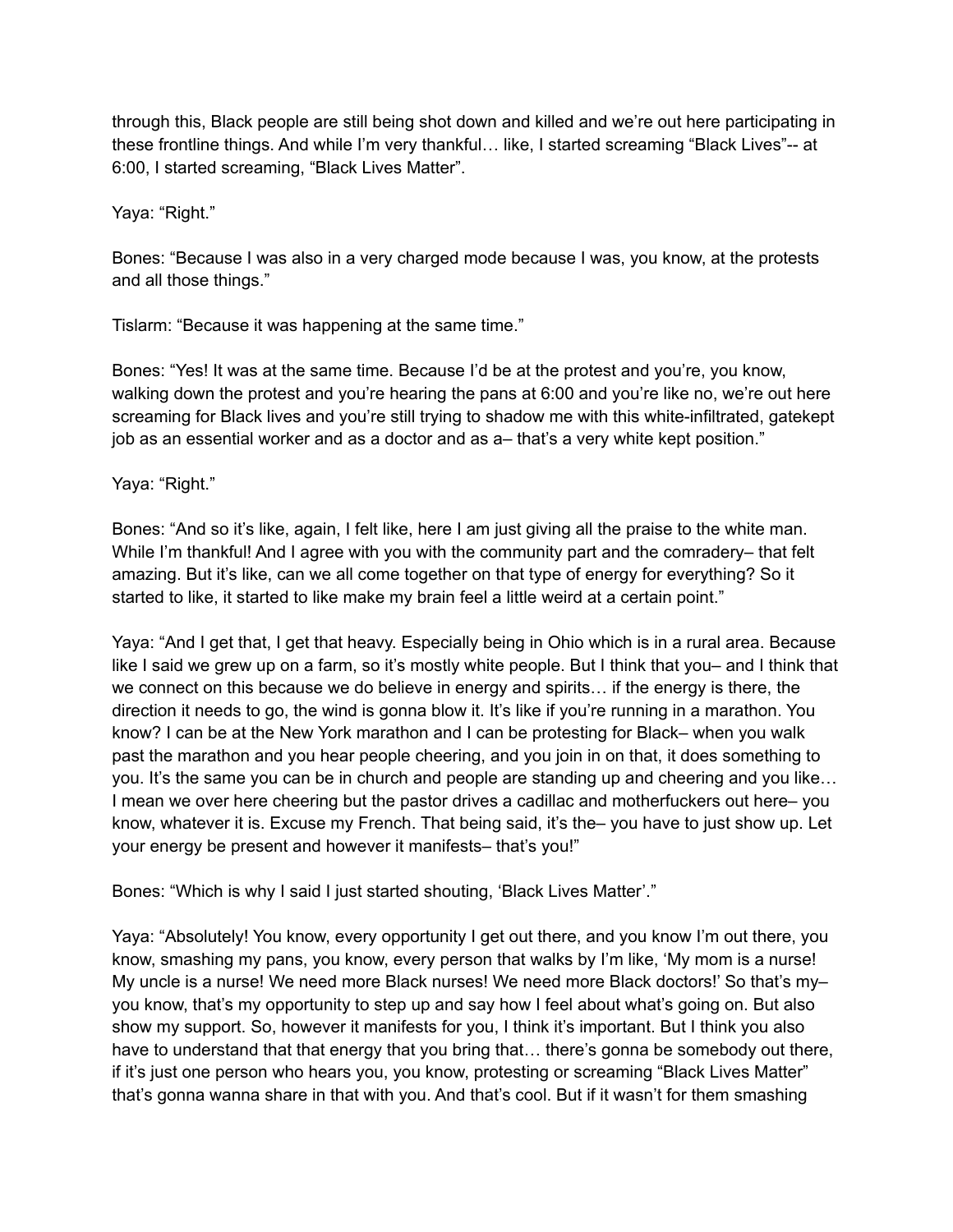pans you wouldn't be out there screaming. So you have to follow the energy wherever it goes.and allow it to manifest and if your intentions are pure, then I think that that's the part behind it, you know, it's the intention behind the action. You know? That's my– that's my– scoop because I, you know, being during being home during the protests and all of that and coming back and forth to new from New York, my brother's the deputy sheriff in my town, and I asked him, I said, 'Well, how do you feel?' and he told me, 'there needs to be more Black cops, Vette.' And I know that sounds, you know, all of us being Black. And I know that it sounds how it sounds. But I played when my mom was slaving every night, you know, as a doctor working the night shift every night. I play for Michael every night, every single day, I play men in black for my brother. And if he knew every single line, every single Will Smith line. That's why he wanted to be a cop because representation matters, but also because he wanted to do the right thing. And also that is what he's doing when I walk through, you know, when I drive to my town and I see his face on poster boards or like you know, big ass signs and stuff. It's like, you know, it's another opportunity for me to show up for us. It's another opportunity for me to stand for us. So however you stand, stand. But stand your ground and do it for you and know that it's because you're a part of a bigger collective. It doesn't matter, you know? Let the energy transpire is how I feel. So I get what you're saying. But you have to also find those opportunities to like– I guess the best way to say it is, you know… always choose the, you know, the miracle– I relinquish all grievances, and I choose the miracle instead. And that's my, that's my, the way I go about life."

Tislarm: "Yes. So, next question– Sheldon, um, was there anything that you gained in 2020 that you took with you back into the world once you open again? I know for me, it was deciding that I wasn't gonna live in fear anymore. Was there anything like that for you? Because as we know, right now, the world has shut down again. Well, to us, it feels that way."

Sheldon: "Right."

Tislarm: "It's not shut down. But it can feel like it. I know some of ya'll are also having PTSD, of being stripped away of gigs during the holiday season in our industry again, and not being able to make money and thinking about the future. And it's like, okay, are we about to go through this? Again? It's a very scary time. So was there anything that you took with you? Um, I guess that was a double loaded question.

Sheldon: "Well it's something I said before, it's like, when I– When the world "opened" back up, I like literally when everyone who invited me to a wedding who took the time to invite me to the wedding, like I went to the wedding. I just did not miss moments like that anymore. Like, I used to be like, "Oh, I got to work!" And I'm like, no, now I'm like, "No, actually, I need this day off for this person's wedding to stay." Because one, weddings aren't cheap, but also people invite you, they think that you should be there to help them celebrate. And yeah, so I tried not to miss any major events, you know, AKA your kind of, little holiday party.

Yaya: "Ooh! I was there in spirit, child!"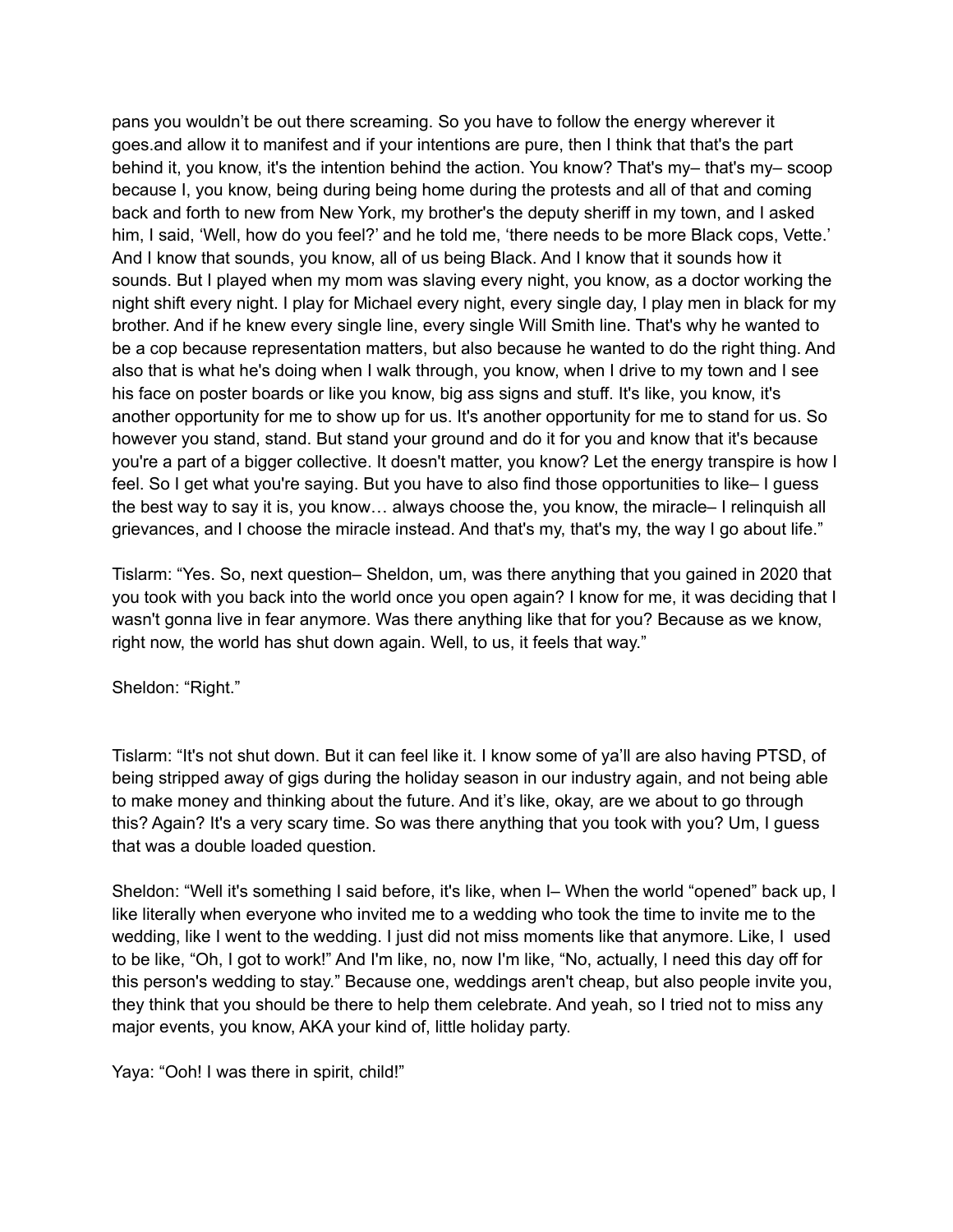Tislarm: "Because you said you were trying to prioritize like… moments."

Sheldon: "Yeah! Moments. Things I like deem as like, special moments."

Tislarm: "Bones, how about you?"

Bones: "Repeat the question?"

Tislarm: "Was there anything that you gained in 2020, whether it's something spiritual, something that you do for your wellness that you've taken into the world when we opened back up?

Bones: "Um… I think I was the reverse of where Sheldon was, I was showing up for people too, too much. So I needed to show up for myself more. So I'm taking that showing up for myself that I was doing at home into my workspaces and into my relationships and into my career spaces. Like, I'm going to show up for you, but let me show you how to show up for me too in this space. And it's so it's not just like me pouring, pouring, pouring. So yeah, that's what I kinda took."

## Tislarm: "Yaya?"

Yaya: "Yeah, honey. The question– what did I learn? I think… emotional intelligence. Emotional intelligence. Feelings are facts. So the days when I was feeling low, I was like, alright, cool. Like, this is a moment and, you know, keep going, wrapping it all up, you know, living in the moment, you got to take each moment as it comes, you know what I mean? So whether it's the wedding or it's a family member, or it's an awkward conversation with somebody about what's happening in the time, like– it's a moment thing you give it you give it the energy and the space that it needs, and then you let it go. So that's something for me like that butterfly energy of realizing that if I want to be able to keep that same flutter and be able to, you know, transform the way I need to, I can't carry so much weight on me all the time. And yeah, it just made me lighter. I feel good!" \*laughs\*

Tislarm: "I felt like for me, I realized that I… I love children. I just love being able to"

# Yaya: "I told you."

Tislarm: "I love going back. This summer, I went back to a summer camp I went to when I was 13 years old. One of my best friends named Bradley, we met there when we were 13. So it was just a nostalgic experience. And it was seeing kids from Boston and different places. Every night we had a guest artist. So that night, I was the guest artist, and I was able to talk to them and it was this crazy experience. And I was like, wow, I really get a joy out of speaking life into kids and let them know that they don't have to be a victim of their circumstances. And that's something that, I realized a long time ago, I was saying that I wanted to have an afterschool program. But I think once I'm able to be able to give back wholeheartedly and have the funds and to do everything I want, I think it would be pretty amazing to have an after school program with creative writing, and fashion and photography and dance and all these things to, pour back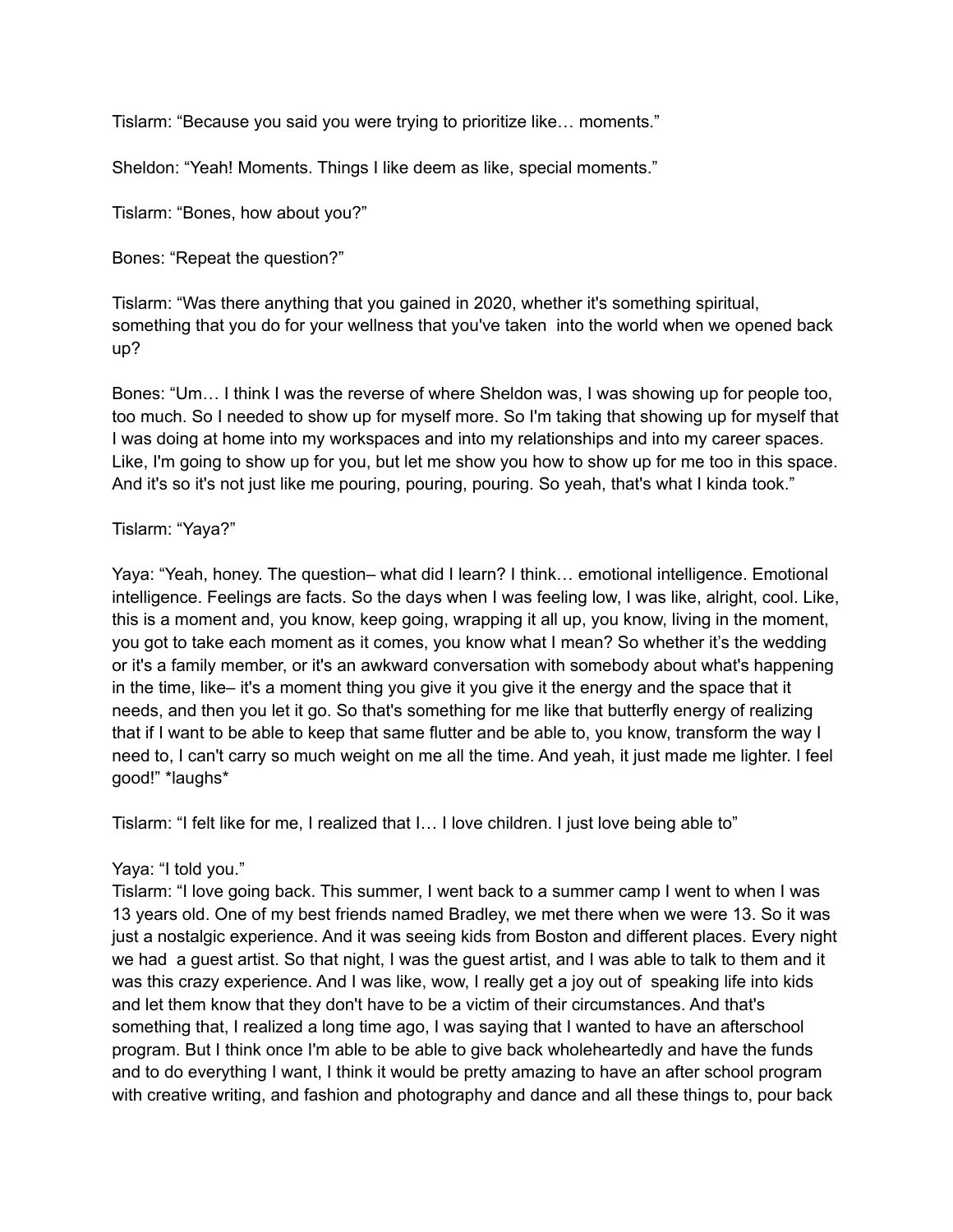into the communities, because I think it really just starts with the kids. Especially now it's kind of sad, like they– This is me rambling, but you know, like, when you're in school. There's people that you see every day that you don't necessarily talk to. You know? But you're like, oh I went to school with that person. They have no clue because these kids got the dang mask on. And to just think about little things like that, and how they just keep being removed and are having trouble building relationships. And I just kind of, yeah, I was thinking about… there's gonna be a gap, somehow with these kids in school right now. It's kind of crazy."

Bones: "But also, I feel like it's gonna do something also very interesting too. Because like, this alone time is really like– or not alone time. But like, there's less influence happening from like, personal, interpersonal interactions and physical interactions. Yes, like, they may be subjected to like being online more, or you know… But I'm very interested in like, the positive development of what will these kids do with the time that they have now literally being on their own? Because us as kids, we weren't really like, on our own too much. Like, we were always either at school or at our grandma's house, or at our friends or, you know– We were always somewhere but now that these kids are like, at home, and like they do have this technology in their hands. I'm very curious to see how the mind… just like, thinks different. Because like, we didn't have technology accessible, to watch… to watch… Like, a lot of my friends' children online now they'll, you know, be recording them, like playing with the iPads or like playing with the phone or something. We've seen it in person. And they just be like, tapping it, like isn't–but can't say two words! But they know how to digitize their way through, you know, and that really fascinates me. So I'm like, I'm very curious to see where that development kind of goes to."

Sheldon: "I mean, oh, it can make them really socially awkward."

Bones: "Which it may! But I do think again, with this whole– and getting into other stuff, but like with this whole, like Metaverse and like... all these things... What's the reason of learning how to work a beeper when we don't use beepers anymore? You know, so it's like, if certain things are already weird… I'm telling you, we're in the very, very beginning stages of this not of this–

Yaya: "A digital world!"

Bones: "We're in the very beginning stages of like… Zoom… all of this. Soon enough–"

Yaya: "Facetime started that, hunny."

Bones: "Soon enough we're gonna be in the room side by side with the goggles on. But we'll be side by side, and we'll be able to turn our head and be like, "yes".

Sheldon: "I mean it's really what they allow us to do. It's what the government says– because they have it. But it's what allowed to be done."

Bones: "It's not– they're not focused. I don't think the children– like when we were kids, we're never focusing too much on… You do think about the things that you can't do. But everything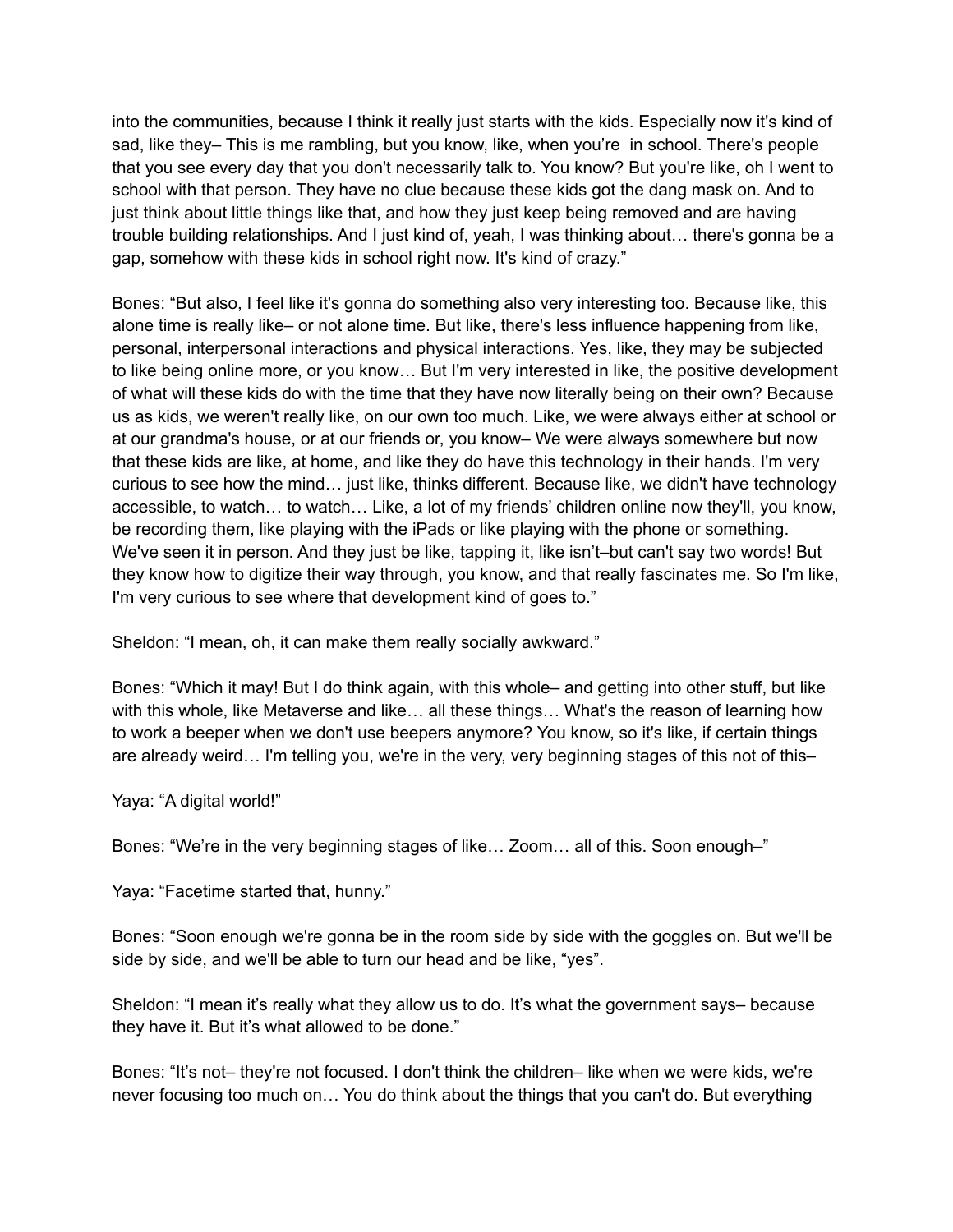you can do, or even if you don't think… even if you haven't been told that you can't do it, you still in your mind, you can do it because you haven't been told that you can't. That development is going to get very curious now that like, you know, it's just like, it's gonna be interesting. Like, we're in the very beginnings of them not having social contact. So now that they have this, like, you know, this contact \*gestures at Zoom screen\* and like, where is it? I don't know, it's just very interesting."

Sheldon: "Well this is very– well you're speaking about children. But you know, I feel like there's a small percentage of children that don't has this much technology. They have it or they don't have this technology. And I'm worried about the parents who really aren't that capable to teach them certain things. It's just…"

Yaya: "I can say my hope for the future-"

Sheldon: "Well we're just the blind leading the blind, we can sit here all day!"

Yaya: "Yeah well where I grew up, I didn't have internet. There was no internet towers near my house because we live so far out. I did have a cell phone. But before pictures and all of that. I wasn't allowed– like my parents was so strict. I couldn't watch– I had to, like, sneak the code to watch BT and MTV and stuff. You know. But I will say, living, growing up in the country, what it did force me to do is I picked up a video camera at the age of 11 and started making my own movies. I started recording my own, you know, my own songs when I was 11. Because I didn't have that interaction. I lived in the middle of nowhere. My parents weren't paying to drive me into town. So I spent a lot of time alone. But when I wasn't alone, I was building a community with the people who were closest to me. Which was like my cousins or like the, you know, the couple of very, maybe slightly off country kids that lived up the street that, you know, parents never even heard of Michael Jackson. But they became my chosen family because it was all I had. So my hope for the children of the future is that because they do have this new accessibility, that they will be able to be– not only get closer with their families or be able to develop– because all my family's played roles in my films, I didn't have nobody else around, my mom was in it, my dad was– whoever was in the house was in my movie that day. You know? So I hope it'll help them build those relationships, but it will also help them to, you know, because of the diversity that we have, that we didn't also have when we were growing up, that maybe would have helped him to start to cultivate these chosen families that will help them get to the next phase of their life. Being able to choose who you have, you know, your conversations with, you're not just sitting in a class with a bunch of people who think you're awkward. Who don't– who know that your parents can afford new Jordans, or whatever it is. So I really do hope that this will give them that accessibility is– you do get to choose. You're the architect of your life, you know? You can choose who you talk to, you can choose what you look up on Google, or what you choose to spend your time scrolling through on Instagram, I– You know, I tell my little cousins this all the time, I'm like, Y'all should be knowing how to play an instrument by now, the amount of time you spend on your phone. You can look up anything on YouTube, you can learn anything, but it's always gonna start with you. It's your choice. So no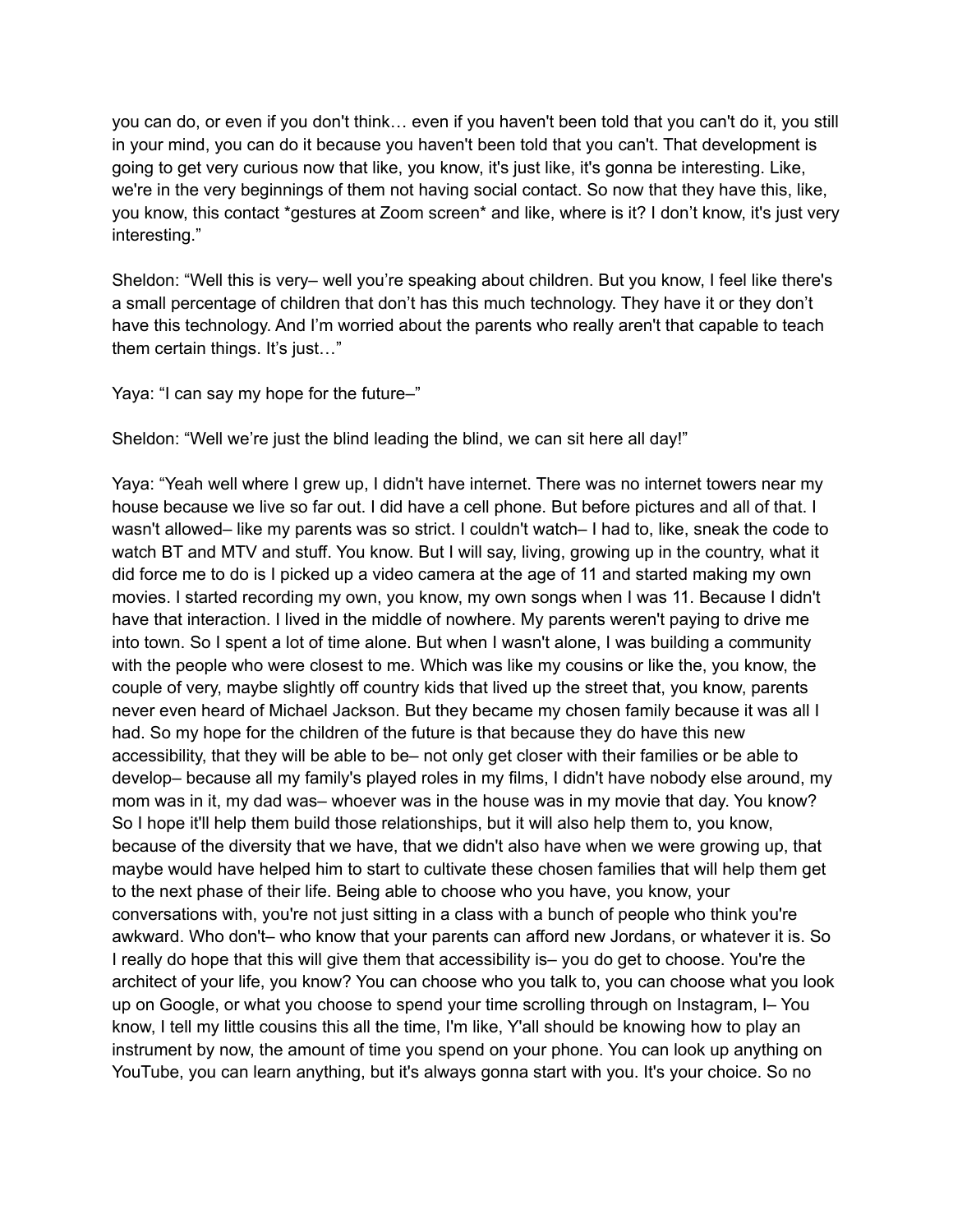matter how technology changes, how you choose to tap in is up to you. Okay, I was making videos before all of that!"

Bones: "Yes! I agree with you 100%. But again, the tools– the tools change with the times."

## Yaya: "Absolutely."

Bones: "You know, like, it's not about– we're not going to– I was actually supposed to go to a symphony today."

#### Yaya: "Yeah."

Bones: "And it's shut down because of COVID. Yeah, so, and soon enough, you're not even going to need to know how to watch, you're not going to need to know how to play a physical instrument. It's all going to be some type of synthesized something. And I'm saying like, even my brother, for example, he just went down to school in Florida. And he moved in with this like group of kids, they had another room open. He was talking to this guy online, who he met in Virginia, while playing video games. Come to find out, he moves down to Florida, and the guy lives down the street from him. So now they're like, linking up and have moved in with each other. And it's so interesting, because if it weren't for that online interaction and communication– I've had some of those same experiences. You know, like–"

Yaya: "You gotta be careful with the online!"

Bones: "Yeah you know, meeting people–Yeah, you do have to be careful! You know, they can't… you know, there can be some weird things. But what I will say is, like, I think that, you know, that's something… that mentality of like… the mentality of like… oh, pick up this thing and learn something. That like… it is something that was passed to us in a way. You got free time so get on– get on the thing and learn how to do that thing. No, if my mind is interested here, let me develop and let me give me tools to develop. Like when my brother was just on the video games all day, my mom and dad were just like, "Okay, if this is what you're gonna do, if you're gonna be here, study it."

## Yaya: "Turn it into something!"

Bones: "And now he's like, learning how to build, you know, fashion for meta-fashion. Like… who would have ever thought! My brother is literally studying meta-fashion down in Florida right now! Like, who would have thought that that would have been a thing. And here I am trying to get actual physical clothes. And within three years, it may not even be no more about this."

## \*everyone laughs\*

Yaya: "Going back, nothing is impossible! That's what the conversation is about."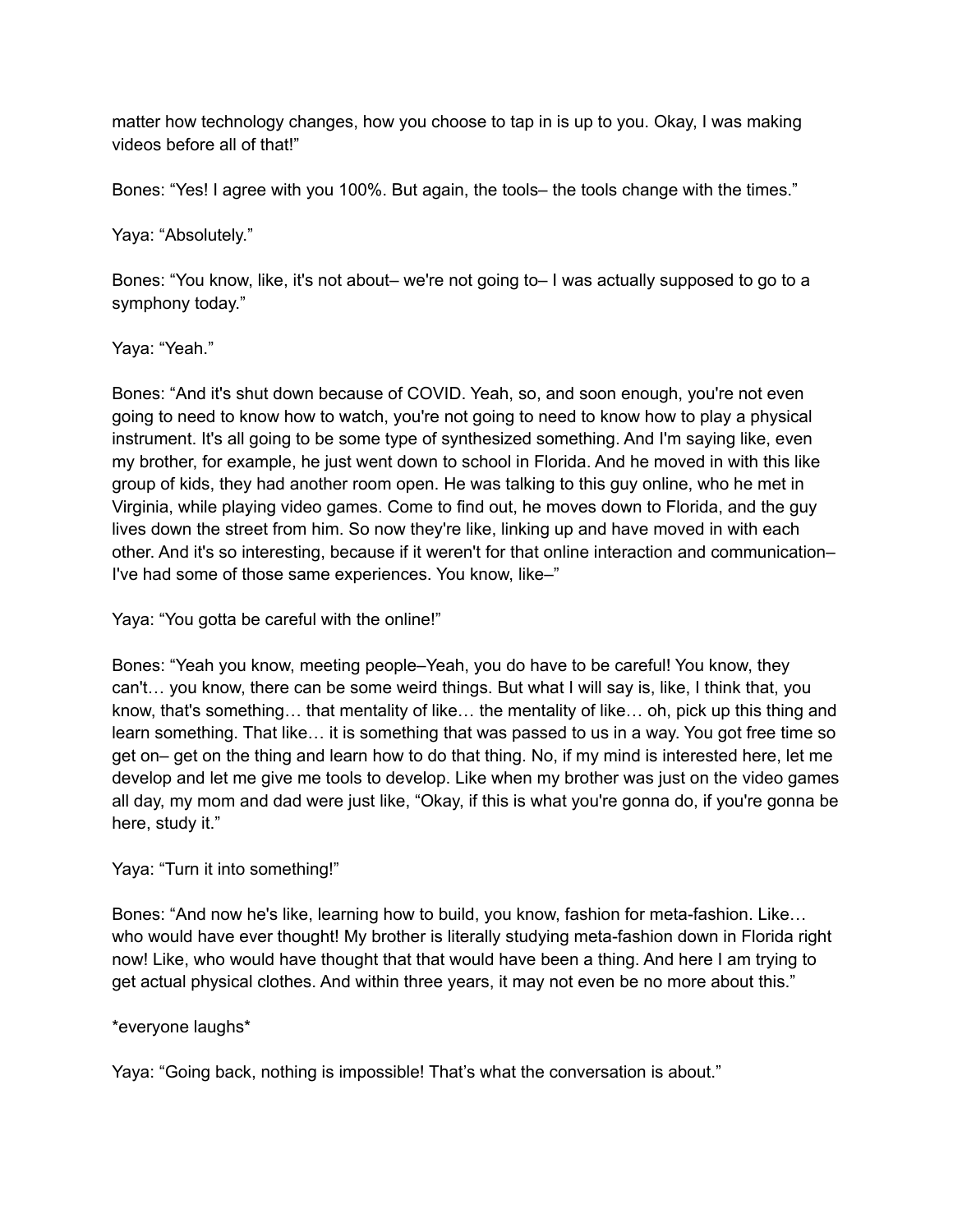Tislarm: "Yeah really quickly. So two more questions and make it quick. Um, how are we feeling now that the world is shut down again?"

Bones: "I don't know how to feel."

Sheldon: "I'm kind of like, don't be a sucker. We got to push to figure this out. That's where I am. Because it's not something that's going to leave us. People are going to have COVID for years to come, because it's going to be the flu. And the next thing… So I do, yeah… I'm kind of proud of the city that we live in that they're like, 'No, we're not going to shut down.' They're like, If you have an outbreak there– You should shut that down. Because we got to push through."

Bones: " I feel like we did this before, though. We didn't shut down before. And it landed us in this cycle that we're kind of in and so I'm like, what I'm looking at–"

Sheldon: "We didn't shut down where– the thing is that we didn't have any transparency of where things were or was, right? Where the outbreaks are bla bla bla... I think now that we have the transparency I think we do because the city cannot afford to lose billions of dollars again. Because people don't want to simply try to get to a resolution of how we can keep this thing leveled, right? It's gonna be something that we're gonna have. So... At the end of the day, if we can't force people to get vaccinated then I'm not gonna force the city to shut down. Like, we got money to make. So your choice is your choice. But I do think that… other people who are trying to make the correct decision to try to keep science at a base level… why should they suffer? Because it's morphing because people don't necessarily want to get vaccinated. And that's your choice. But it… everyone shouldn't have to suffer."

Bones: "Well, I think it's like Australia… Australia, when the first time it happened, they shut down for two weeks. And then after those, like they had high numbers, they shut down literally everything for two weeks. They had a six o'clock curfew, like nothing was really open except basically the grocery store and the drugstore. And you could only go there with, you know, if you needed specifics, and there were time slots and all this stuff. And then after two weeks, their numbers… We saw… We were like, 'How's Australia having festivals?' Like music festivals, but it's because their numbers went down to none, because they just simply said, 'Okay, let's take these two weeks, and they paid the people. Like, don't miss that part!"

Sheldon: "But we already shut down. Like, that's silly, New York City has already shut down and let's have all these white men who are senators and shit like that shut down the other states, it's not gonna work, that ain't gonna happen. This is America."

Bones: "What do you mean shut down?"

Sheldon: "We shut down New York City for two years! But the other states aren't shutting down. The thing with Australian systems like that is that the entire country shut down together."

Bones: "Right."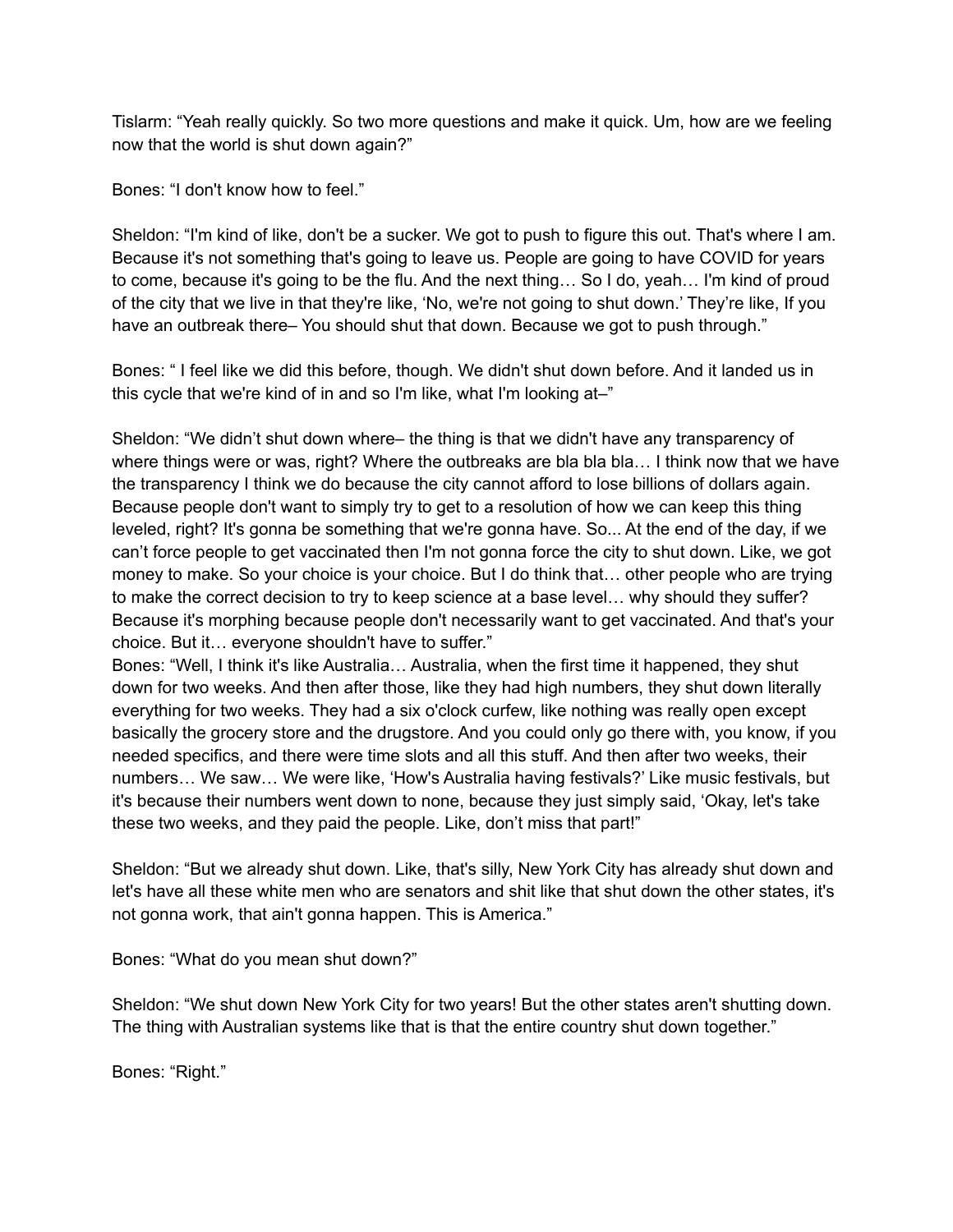Sheldon: "That's not going to happen in a country of greedy white men."

Yaya: "Yeah, yeah Ohio– we weren't doing masks, we weren't doing none of that. I think, I think that how I feel is that it's– well, in the week of Christmas. I don't care what you believe or what –or what your religious, you know, you know, background is. But I think take this time to really listen to your body– to listen to, you know, because these tests, tests… you know, all these tests, whatever you want to, do it. It is what it is. It is science, but you know your body. Listen to your mind. You know what you need to do, where you need to be at, you know who's important enough for you to show up. And I'm not even trying to put tabs on anyone but you know. You know in your mind. You know, listen to your intuition. Listen to your heart. And understand that this time, like money, can't find a cure. Presents don't give you your job back. There's no amount of gifts that you can wrap that is going to be able to take this thing away. So really think about the reason for the season, which is love. Love yourself enough to do what you have to do to protect yourself and to protect the people you love. And also have enough love to understand that, you know, if tomorrow's not guaranteed that it's not about all this extra. All that extra needs to go. What it's about, it's just being cautious and being aware of other people and how you feel. And I think if we can get you the first thing you do when you find out about–let me text everybody, 'You gave me COVID!' I might have COVID because you had COVID and your auntie had COVID– and it's like hold on a second, you know what I mean? Let's take a moment. Let's dial back and bring it back to you. Because you're right. Because we– the controls that we have as a community, as you know, as individuals as whatever you want to call it. We're not up here. \*gestures upward\* But we are in a position where if we're going to take care of ourselves, it starts with the individual. Be the change you want to see."

Sheldon: "And here's the thing, you can feel– your body feels whatever. But if you're making the choice to just like– not putting things in your body and all these things… Then you can make the choice to get tested every two days. Right? Take care of everybody. But we're not even doing that. It's like, at least do that."

Yaya: "Absolutely! Absolutely."

Sheldon: "I'm not gonna sit here and be stuck in my apartment. Because sis just wanna do what she wants to do, what he wants to do. It's just… it's a fight. So with me, I think personally, we just got to figure out how to live with it.:

Yaya: "Yeah."

Sheldon: "Like if there's an outbreak in that place? I'm sorry, there's an outbreak here, we have to shut that shit down. You know, at the end of the day."

Tislarm: "So the last question… is the future impossible?"

Yaya: "What! Nothing is impossible, baby."